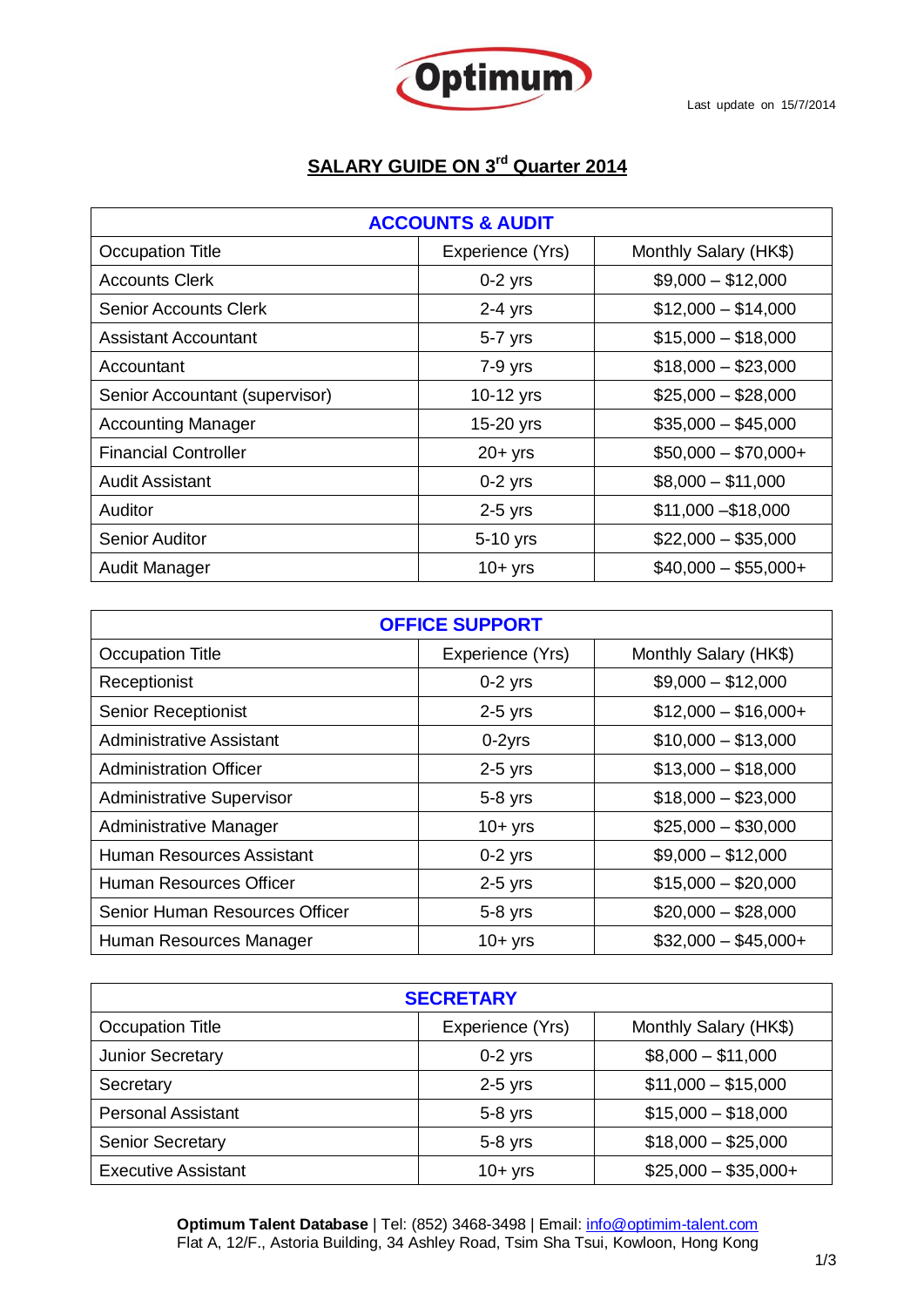

| <b>SHIPPING</b>              |                  |                       |
|------------------------------|------------------|-----------------------|
| Occupation Title             | Experience (Yrs) | Monthly Salary (HK\$) |
| <b>Shipping Clerk</b>        | $0-2$ yrs        | $$8,000 - $11,000$    |
| <b>Senior Shipping Clerk</b> | $2-5$ yrs        | $$11,000 - $15,000$   |
| <b>Shipping Supervisor</b>   | $5-8$ yrs        | $$15,000 - $18,000$   |
| <b>Shipping Manager</b>      | $10+$ yrs        | $$20,000 - $25,000$   |

| <b>LOGISTICS</b>                             |                  |                       |
|----------------------------------------------|------------------|-----------------------|
| <b>Occupation Title</b>                      | Experience (Yrs) | Monthly Salary (HK\$) |
| Sales Coordinator/Administrator              | $2-3$ yrs        | $$12,000 - $18,000$   |
| <b>Customer Services Assistant / Officer</b> | 3 yrs            | $$13,000 - $18,000$   |
| Warehouse Keeper                             | $1-2$ yrs        | $$9,000 - $11,000$    |
| <b>Warehouse Supervisor</b>                  | $5-8$ yrs        | $$16,000 - $20,000$   |
| <b>Warehouse &amp; Distribution Manager</b>  | $10+$ yrs        | $$25,000 - $35,000 +$ |
| <b>Material Planner</b>                      | $3-5$ yrs        | $$14,000 - $20,000$   |
| <b>Supply Chain Specialist</b>               | $5-8$ yrs        | $$22,000 - $28,000$   |
| <b>Operation Manager</b>                     | 8-10 yrs         | $$28,000 - $32,000$   |
| Head of Purchasing                           | 15 yrs           | $$65,000 - $80,000 +$ |

| <b>MERCHANDISING</b>             |                  |                       |
|----------------------------------|------------------|-----------------------|
| Occupation Title                 | Experience (Yrs) | Monthly Salary (HK\$) |
| <b>Merchandising Clerk</b>       | $0-2$ yrs        | $$8,500 - $11,000$    |
| Assistant Merchandiser           | $2-5$ yrs        | $$11,000 - $15,000$   |
| Merchandiser                     | $5-8$ yrs        | $$15,000 - $18,000$   |
| Senior Merchandiser              | $8 - 10 + yrs$   | $$20,000 - $25,000$   |
| Senior Merchandiser (supervisor) | $8 - 10 + yrs$   | $$25,000 - $30,000$   |
| <b>Merchandising Manager</b>     | $10+yrs$         | $$30,000 - $40,000 +$ |